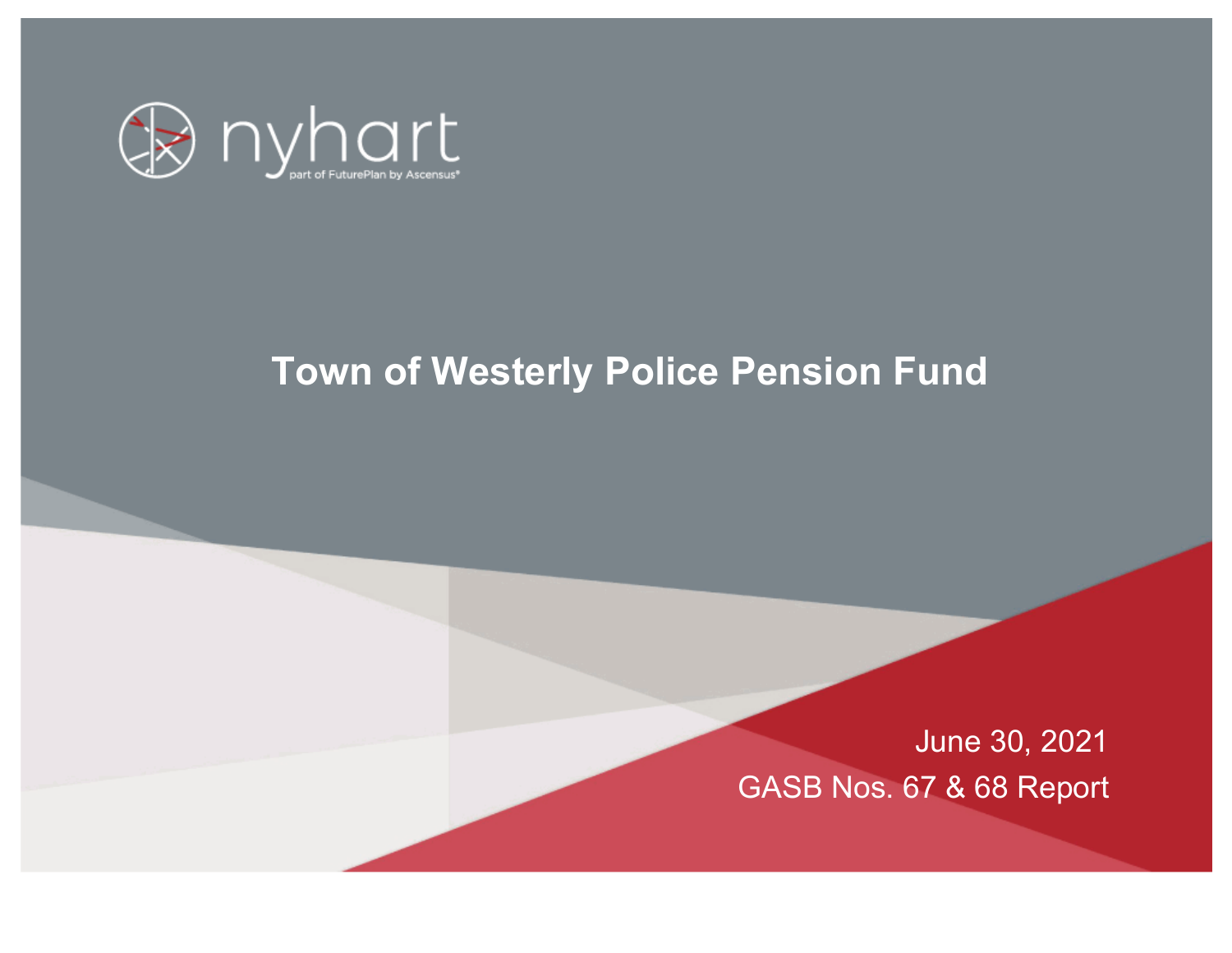| <b>Actuarial Certification</b>                                                       | 3  |
|--------------------------------------------------------------------------------------|----|
| <b>Summary</b>                                                                       | 5  |
| <b>Statement of Fiduciary Net Position</b>                                           | 6  |
| <b>Statement of Changes in Fiduciary Net Position</b>                                | 7  |
| Schedule of Changes in Net Pension Liability and Related Ratios                      | 8  |
| <b>Pension Expense</b>                                                               | 10 |
| Deferred Outflows of Resources and Deferred Inflows of Resources Related to Pensions | 11 |
| <b>Rate of Return</b>                                                                | 13 |
| Discount Rate and Net Pension Liability Sensitivity                                  | 14 |
| <b>Schedule of Contributions</b>                                                     | 15 |
| <b>Actuarial Assumptions for Total Pension Liability</b>                             | 16 |
| <b>Actuarial Assumptions for Actuarially Determined Contributions</b>                | 17 |
| <b>Plan Provisions</b>                                                               | 20 |

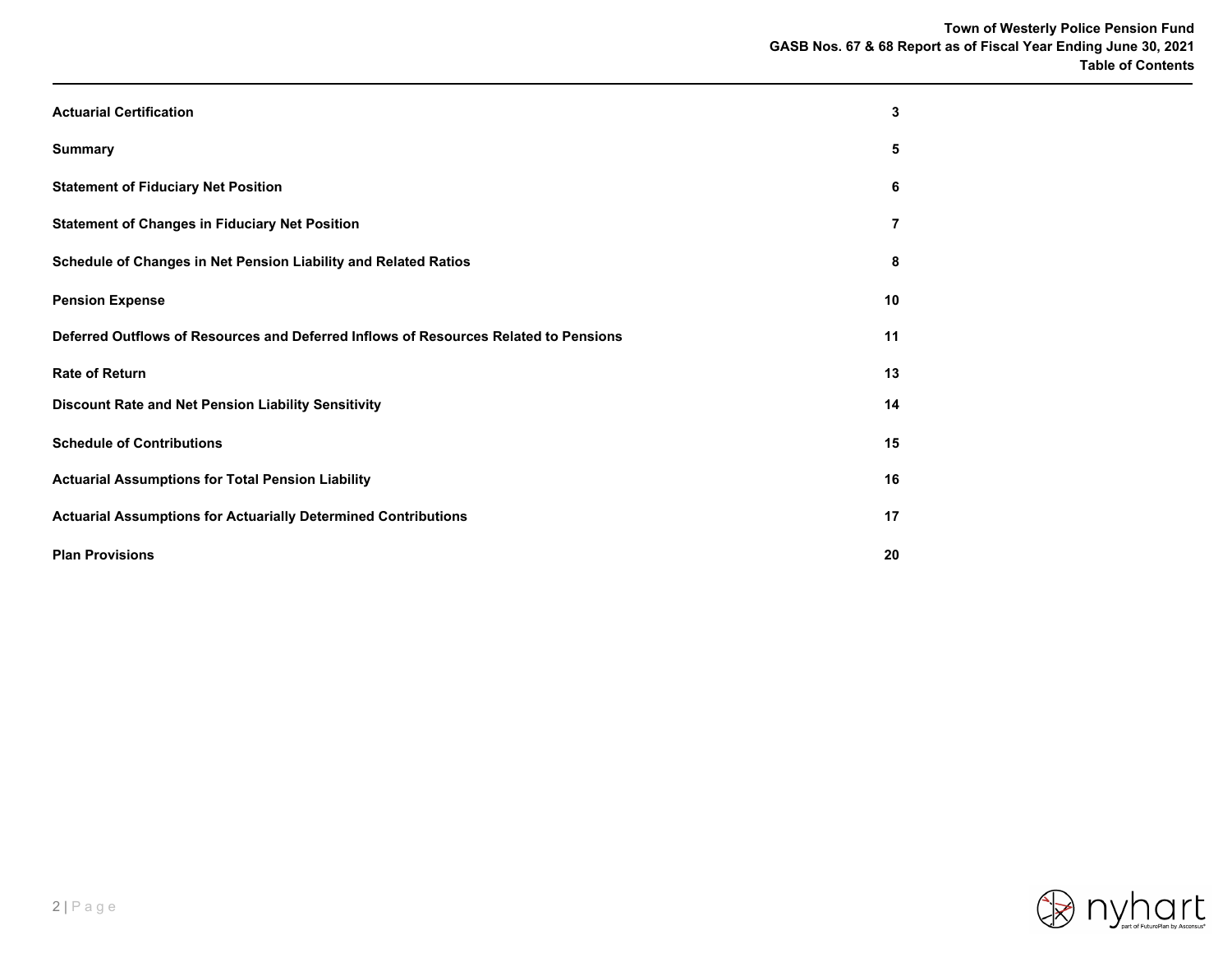This report is prepared in accordance with our understanding of GASB Nos. 67 & 68 for the purpose of disclosing pension plans in financial statements. Determinations for purposes other than meeting these requirements may be significantly different from the results contained in this report.

The information presented in this report is based on:

- the actuarial assumptions included in this report;
- the plan provisions:
- participant information furnished to us by the Plan Administrator;
- asset information furnished to us by the Plan Trustee.

We have reviewed the provided data for reasonableness when compared to prior information provided, but have not audited the data. Where relevant data may be missing, we may have made assumptions we believe are reasonable for the purpose of the measurement. We are not aware of any significant issues with and have relied on the data provided. Any errors in the data provided may result in a different result than those provided in this report.

The interest rate, other economic assumptions, and demographic assumptions have been selected by the plan sponsor with our recommendations. The assumptions used, in our opinion, are reasonable and represent a reasonable expectation of future experience under the plan. All calculations have been made in accordance with generally accepted actuarial principles and practice.

A summary of any assumptions not included in this report, the plan provisions and the participant information is included in the Actuarial Valuation Report for funding purposes.

Future actuarial measurements may differ significantly from the current measurements presented in this report due to such factors as the following:

- plan experience differing from that anticipated by the economic or demographic assumptions;
- changes in economic or demographic assumptions;
- increases or decreases expected as part of the natural operation of the methodology used for these measurements (such as the end of an amortization period or additional cost or contribution requirements based on the plan's funded status); and
- changes in plan provisions or applicable law.

We did not perform an analysis of the potential range of future measurements due to the limited scope of our engagement.

In preparing the results, Nyhart used Proval valuation software developed by Winklevoss Technologies, LLC. This software is widely used for the purpose of performing pension valuations. We coded the plan provisions, assumptions, methods, and participant data summarized in this report, and reviewed the liability and cost outputs for reasonableness. We are not aware of any material weaknesses or limitations in the software, and have determined it is appropriate for performing this valuation.

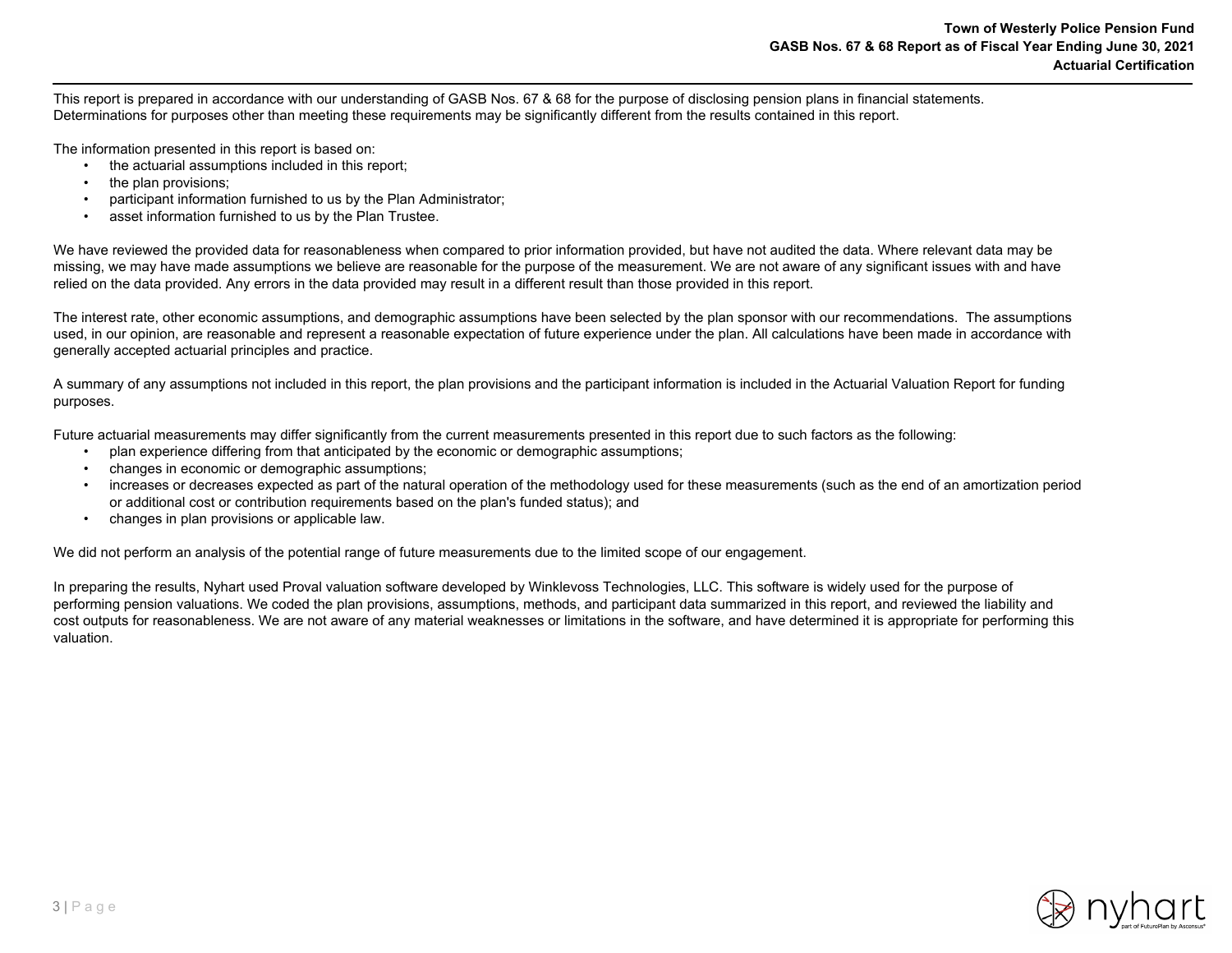The undersigned are compliant with the continuing education requirements of the Qualification Standards for Actuaries Issuing Statements of Actuarial Opinion in the United States.

To our knowledge there have been no significant events prior to the current year's measurement date or as of the date of this report which could materially affect the results contained herein.

Neither Nyhart nor any of its employees have any relationships with the plan or plan sponsor which could impair or appear to impair the objectivity of this report.

Nyhart

 $2$ 

Jennifer Turk, FSA, EA, MAAA Lawrence Watts, Jr., FSA, CFA, EA, MAAA



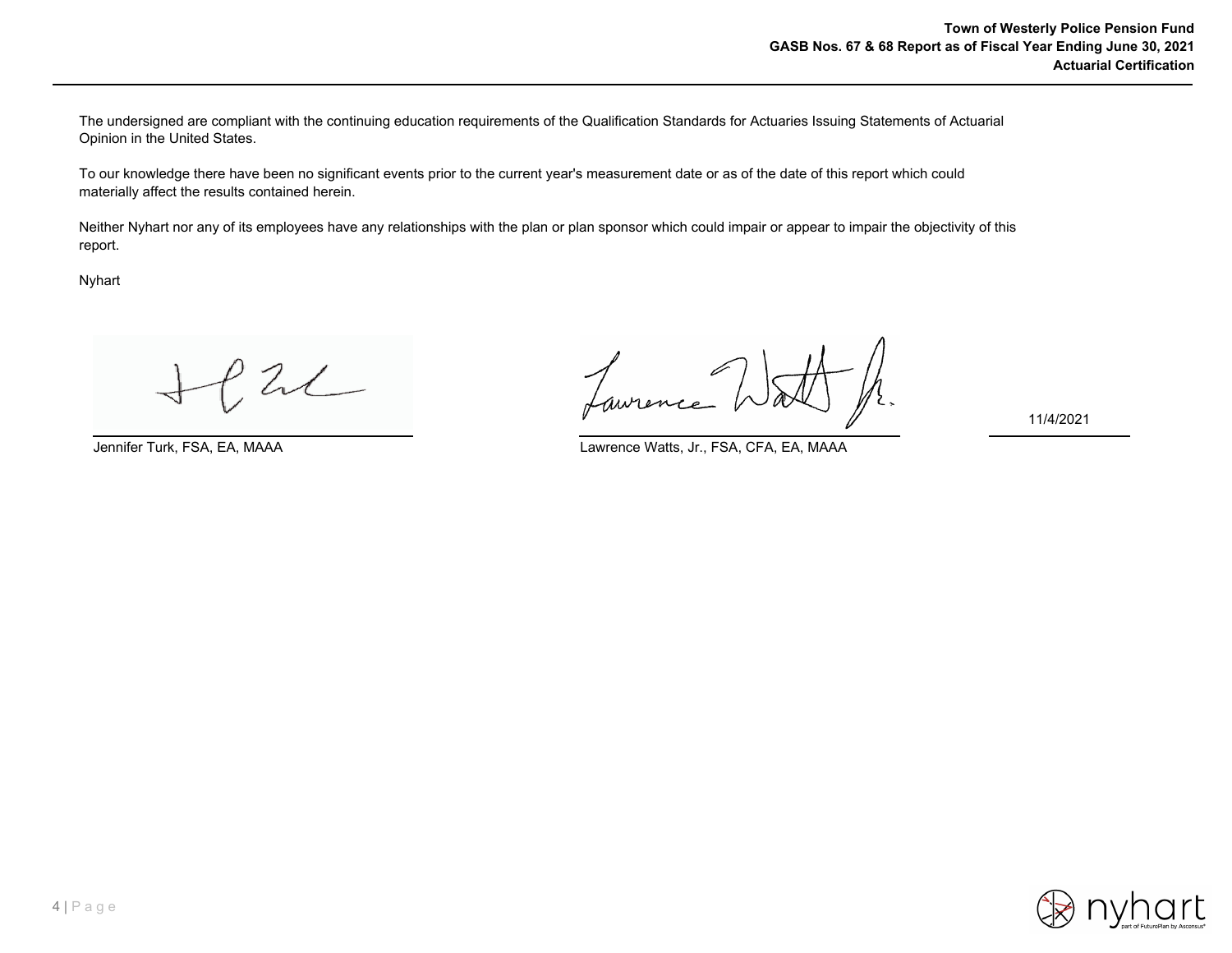| <b>Net Pension Liability</b><br>The components of the net pension liability at June 30                                  |       | 06/30/2021        |    | 06/30/2020        |
|-------------------------------------------------------------------------------------------------------------------------|-------|-------------------|----|-------------------|
|                                                                                                                         |       |                   |    |                   |
| Total pension liability                                                                                                 | \$    | 57,591,879        | \$ | 55,617,795        |
| Plan fiduciary net position                                                                                             |       | (50, 247, 208)    |    | (39,656,794)      |
| Net pension liability                                                                                                   | \$    | 7,344,671         | \$ | 15,961,001        |
| Plan fiduciary net position as a percent of the total pension liability                                                 |       | 87.25%            |    | 71.30%            |
| Pension Expense for the Fiscal Year Ended June 30                                                                       | \$    | 140,626           | \$ | 2,094,662         |
| <b>Actuarial Assumptions</b><br>The total pension liability was determined using the following actuarial<br>assumptions |       |                   |    |                   |
| Inflation                                                                                                               |       | 2.00%             |    | 2.00%             |
| Salary increases, including inflation                                                                                   |       | Varies by Service |    | Varies by Service |
| Investment rate of return, including inflation, and net of investment expense                                           | 7.00% |                   |    | 7.00%             |
| <b>Plan Membership</b><br>The total pension liability was determined based on the plan membership as<br>of June 30      |       | 2019              |    | 2019              |
| Inactive plan members and beneficiaries currently receiving benefits                                                    |       | 52                |    | 52                |
| Inactive plan members entitled to but not yet receiving benefits                                                        |       |                   |    |                   |
| Active plan members                                                                                                     |       | 45                |    | 45                |
| Total members                                                                                                           |       | 98                |    | 98                |

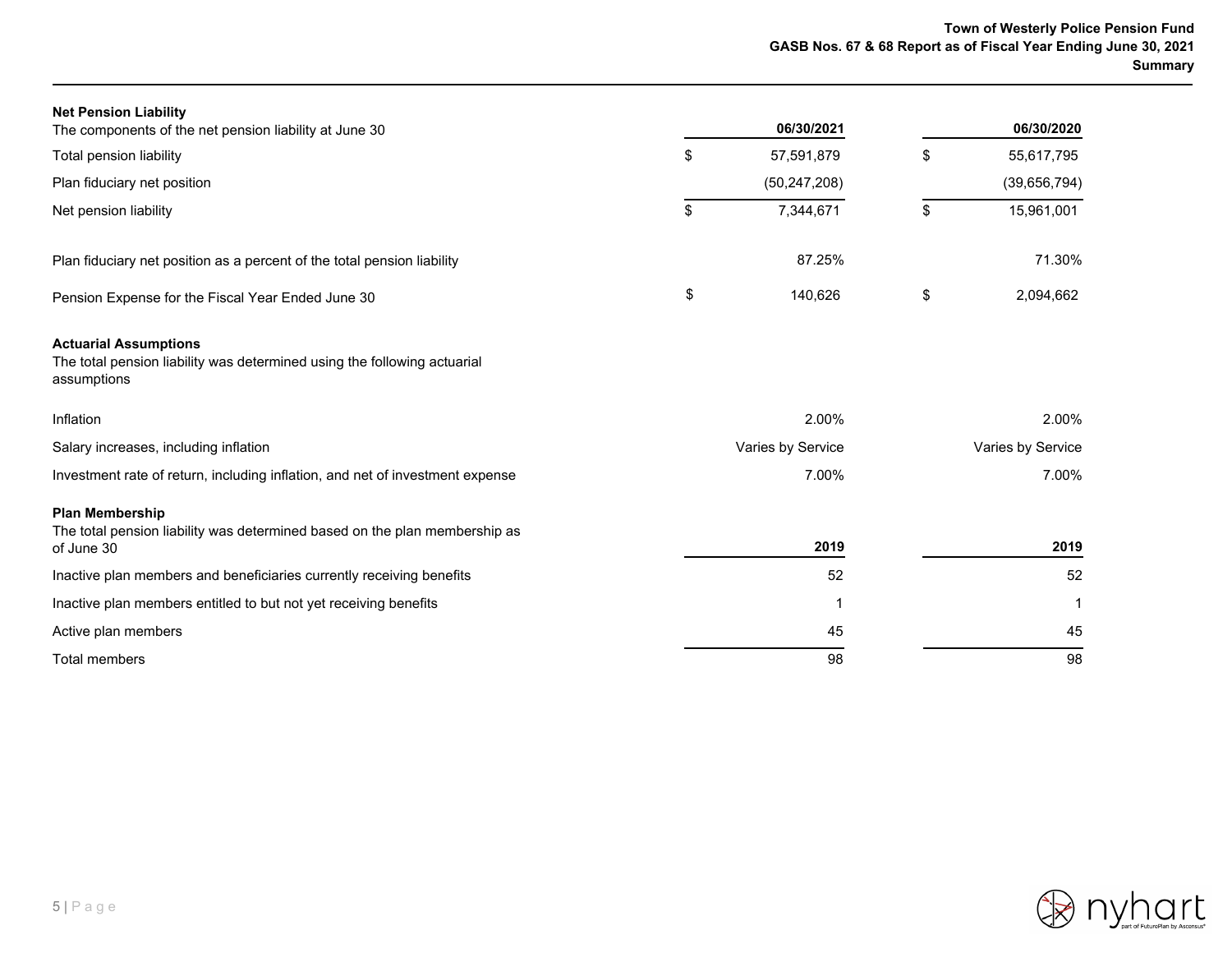# **Town of Westerly Police Pension Fund GASB Nos. 67 & 68 Report as of Fiscal Year Ending June 30, 2021 Statement of Fiduciary Net Position**

| <b>Assets</b>                             | 06/30/2021         |    |              |
|-------------------------------------------|--------------------|----|--------------|
| Cash and deposits                         | \$<br>1,689,378    | \$ | 1,205,935    |
| Securities lending cash collateral        | 0                  |    | 0            |
| Total cash                                | \$<br>1,689,378    | \$ | 1,205,935    |
| Receivables:                              |                    |    |              |
| Contributions                             | \$<br>0            | \$ | $\mathbf{0}$ |
| Due from broker for investments sold      | 0                  |    | $\Omega$     |
| Investment income                         | 0                  |    | 0            |
| Other                                     | 526                |    | 526          |
| Total receivables                         | \$<br>526          | \$ | 526          |
| Investments:                              |                    |    |              |
| Equity                                    | \$<br>36, 133, 355 | \$ | 25,708,764   |
| <b>Fixed Income</b>                       | 12,423,949         |    | 12,741,569   |
| <b>Real Estate</b>                        | 0                  |    | 0            |
| Total investments                         | \$<br>48,557,304   | \$ | 38,450,333   |
| <b>Total assets</b>                       | \$<br>50,247,208   |    | 39,656,794   |
| <b>Liabilities</b>                        |                    |    |              |
| Payables:                                 |                    |    |              |
| Investment management fees                | \$<br>0            | \$ | 0            |
| Due to broker for investments purchased   | 0                  |    | 0            |
| Collateral payable for securities lending | 0                  |    | $\Omega$     |
| Other                                     | 0                  |    |              |
| <b>Total liabilities</b>                  | \$<br>$\Omega$     | \$ | $\mathbf{0}$ |
| Net position restricted for pensions      | \$<br>50,247,208   | \$ | 39,656,794   |

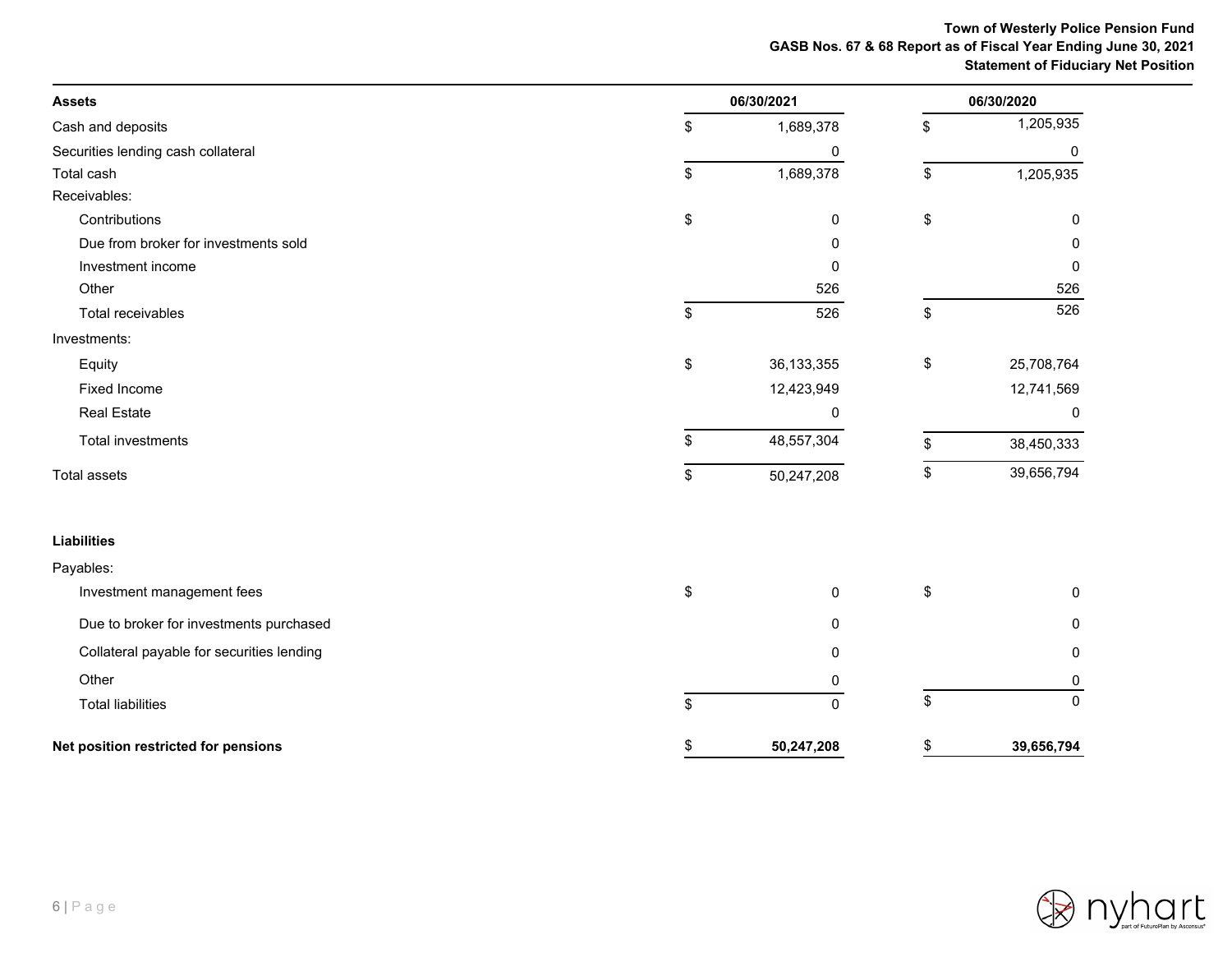# **Town of Westerly Police Pension Fund GASB Nos. 67 & 68 Report as of Fiscal Year Ending June 30, 2021 Statement of Changes in Fiduciary Net Position**

|                                                             | 06/30/2021 |            | 06/30/2020       |
|-------------------------------------------------------------|------------|------------|------------------|
| <b>Additions</b>                                            |            |            |                  |
| Contributions:                                              |            |            |                  |
| Employer                                                    | \$         | 1,786,470  | \$<br>1,759,248  |
| Member                                                      |            | 504,550    | 465,602          |
| Nonemployer contributing entity                             |            | 0          | 0                |
| <b>Total contributions</b>                                  | \$         | 2,291,020  | \$<br>2,224,850  |
| Investment income:                                          |            |            |                  |
| Net increase in fair value of investments                   | \$         | 10,208,590 | \$<br>885,573    |
| Interest and dividends                                      |            | 729,574    | 815,442          |
| Less investment expense, other than from securities lending |            | (73, 167)  | (66, 207)        |
| Net income other than from securities lending               | \$         | 10,864,997 | \$<br>1,634,808  |
| Securities lending income                                   |            | 0          |                  |
| Less securities lending expense                             |            | 0          |                  |
| Net income from securities lending                          | S.         | 0          | \$               |
| Net investment income                                       | \$         | 10,864,997 | \$<br>1,634,808  |
| Other                                                       |            | 259        | n                |
| <b>Total additions</b>                                      | \$         | 13,156,276 | \$<br>3,859,658  |
| <b>Deductions</b>                                           |            |            |                  |
| Benefit payments, including refunds of member contributions | \$         | 2,565,862  | \$<br>2,449,903  |
| Administrative expense                                      |            | 0          | 0                |
| Other                                                       |            | U          | n                |
| <b>Total deductions</b>                                     | \$         | 2,565,862  | \$<br>2,449,903  |
| Net increase in net position                                | \$         | 10,590,414 | \$<br>1,409,755  |
| Net position restricted for pensions                        |            |            |                  |
| Beginning of year                                           |            | 39,656,794 | 38,247,039       |
| End of year                                                 | \$         | 50,247,208 | \$<br>39,656,794 |

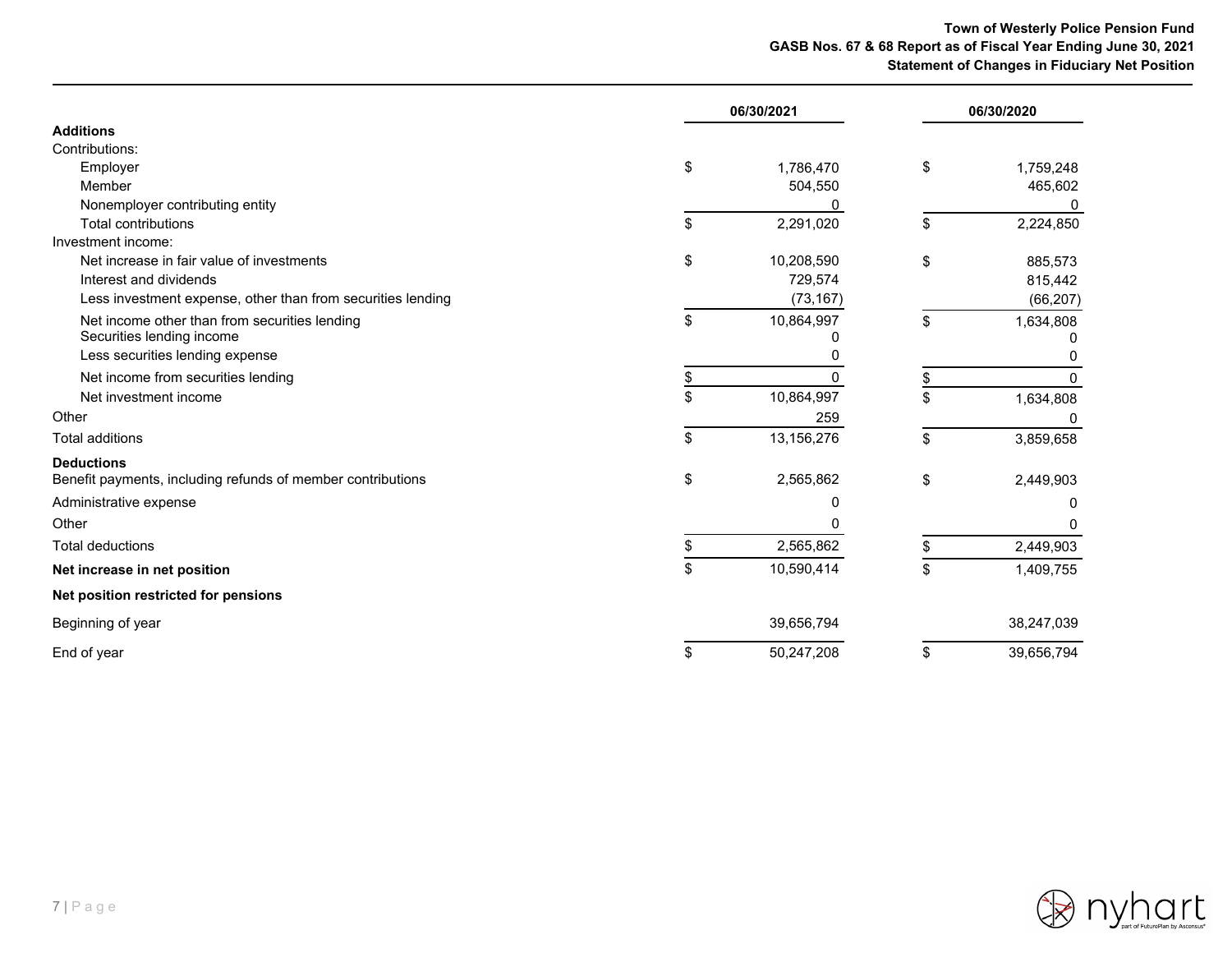# **Town of Westerly Police Pension Fund GASB Nos. 67 & 68 Report as of Fiscal Year Ending June 30, 2021 Schedule of Changes in Net Pension Liability and Related Ratios**

|                                                                     |     | 06/30/2021    |    | 06/30/2020   |      | 06/30/2019    |     | 06/30/2018    |      | 06/30/2017    |
|---------------------------------------------------------------------|-----|---------------|----|--------------|------|---------------|-----|---------------|------|---------------|
| <b>Total pension liability</b>                                      |     |               |    |              |      |               |     |               |      |               |
| Service cost                                                        | \$. | 989,653 \$    |    | 925,576      | - \$ | 957,819       | -\$ | 904,511       | - \$ | 974,655       |
| Interest                                                            |     | 3,872,716     |    | 3,607,501    |      | 3,475,720     |     | 3,375,546     |      | 3,320,232     |
| Changes of benefit terms                                            |     | <sup>0</sup>  |    | <sup>0</sup> |      |               |     | O             |      |               |
| Differences between expected and actual experience                  |     | n             |    | 1,294,831    |      |               |     | (355, 566)    |      | (978, 160)    |
| Changes of assumptions                                              |     | (322, 423)    |    | 404,679      |      | (107,909)     |     | 1,399,336     |      | 1,264,408     |
| Benefit payments, including refunds of member contributions         |     | (2,565,862)   |    | (2,449,903)  |      | (2,371,675)   |     | (2, 194, 835) |      | (2,248,159)   |
| Net change in total pension liability                               |     | 1,974,084     |    | 3,782,684    |      | 1,953,955     |     | 3,128,992     |      | 2,332,976     |
| Total pension liability - beginning                                 |     | 55,617,795    |    | 51,835,111   |      | 49,881,156    |     | 46,752,164    |      | 44,419,188    |
| Total pension liability - ending (a)                                |     | 57,591,879 \$ |    | 55,617,795   | - \$ | 51,835,111 \$ |     | 49,881,156    | \$   | 46,752,164    |
| Plan fiduciary net position                                         |     |               |    |              |      |               |     |               |      |               |
| Contributions - employer                                            | \$  | 1,786,470 \$  |    | 1,759,248    | \$   | 1,795,200 \$  |     | 1,850,000     | \$   | 1,720,000     |
| Contributions - member                                              |     | 504,550       |    | 465,602      |      | 473,884       |     | 447,302       |      | 388,426       |
| Contributions - nonemployer contributing member                     |     | 0             |    | O            |      | 0             |     | O             |      |               |
| Net investment income                                               |     | 10,864,997    |    | 1.634.808    |      | 2.781.295     |     | 2.863.907     |      | 3,482,244     |
| Benefit payments, including refunds of member contributions         |     | (2,565,862)   |    | (2,449,903)  |      | (2,371,675)   |     | (2, 194, 835) |      | (2, 248, 159) |
| Administrative expenses                                             |     | n             |    |              |      |               |     |               |      |               |
| Other                                                               |     | 259           |    |              |      |               |     |               |      |               |
| Net change in plan fiduciary net position                           |     | 10,590,414    | \$ | 1,409,755    | \$   | 2,678,704 \$  |     | 2,966,374     | \$   | 3,342,511     |
| Plan fiduciary net position - beginning                             |     | 39,656,794    |    | 38,247,039   |      | 35,568,335    |     | 32,601,961    |      | 29,259,450    |
| Plan fiduciary net position - ending (b)                            |     | 50,247,208    | S  | 39,656,794   | -\$  | 38,247,039    | \$  | 35,568,335    | \$   | 32,601,961    |
| Net pension liability - ending (a) - (b)                            |     | 7,344,671     | \$ | 15,961,001   | - \$ | 13,588,072 \$ |     | 14,312,821    | Ŝ.   | 14,150,203    |
| Plan fiduciary net position as a percentage of the total            |     |               |    |              |      |               |     |               |      |               |
| pension liability                                                   |     | 87.25%        |    | 71.30%       |      | 73.79%        |     | 71.31%        |      | 69.73%        |
| Covered-employee payroll                                            | \$  | 3,975,573     | \$ | 3,768,316 \$ |      | 3,866,804 \$  |     | 3,665,217     | \$   | 4,077,370     |
| Net pension liability as percentage of covered-<br>employee payroll |     | 184.74%       |    | 423.56%      |      | 351.40%       |     | 390.50%       |      | 347.04%       |

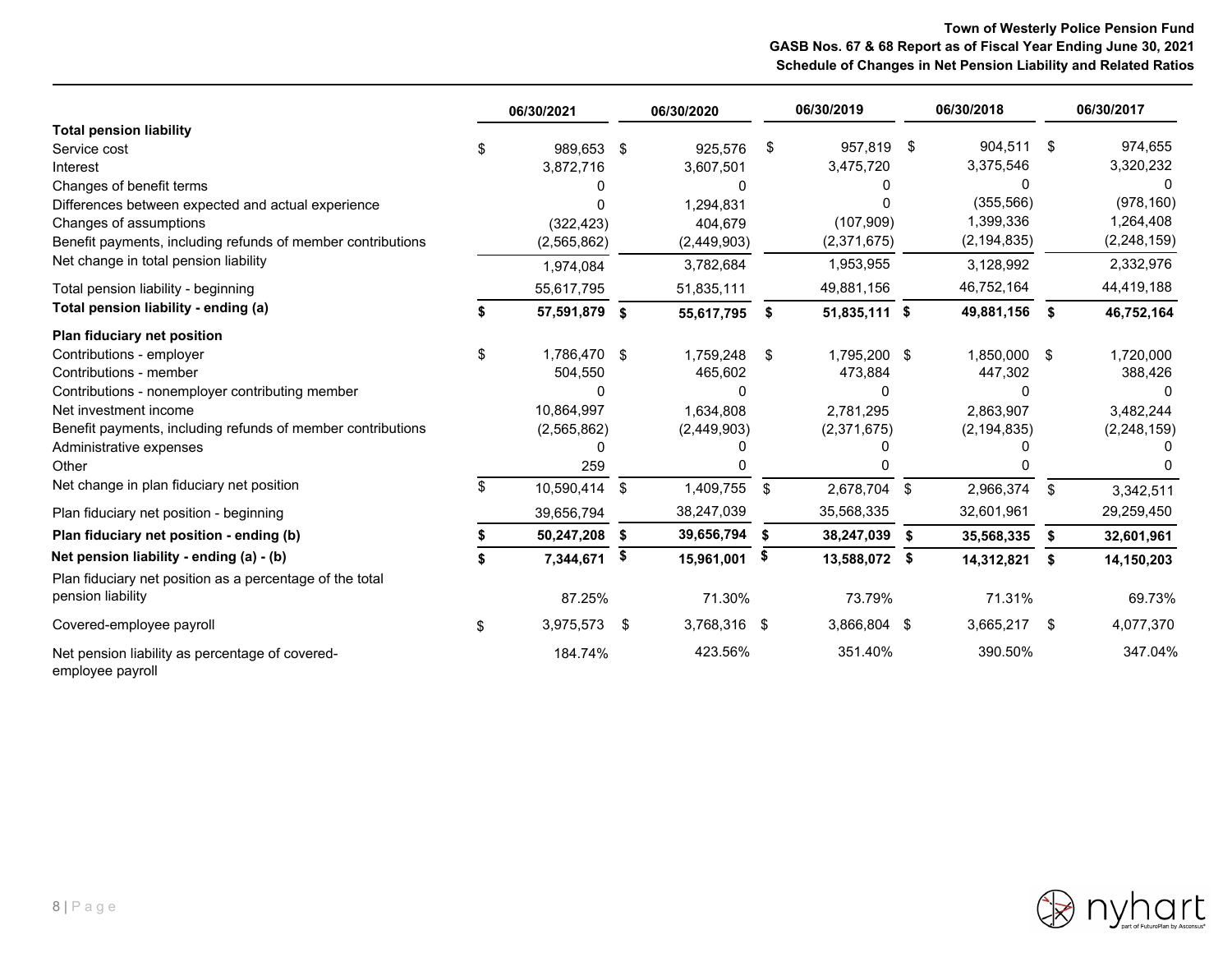# **Town of Westerly Police Pension Fund GASB Nos. 67 & 68 Report as of Fiscal Year Ending June 30, 2021 Schedule of Changes in Net Pension Liability and Related Ratios**

|                                                                                                                                                                                                                                                                                                               |          | 06/30/2016                                                                    |          | 06/30/2015                                                               |
|---------------------------------------------------------------------------------------------------------------------------------------------------------------------------------------------------------------------------------------------------------------------------------------------------------------|----------|-------------------------------------------------------------------------------|----------|--------------------------------------------------------------------------|
| <b>Total pension liability</b><br>Service cost<br>Interest<br>Changes of benefit terms<br>Differences between expected and actual experience<br>Changes of assumptions<br>Benefit payments, including refunds of member contributions<br>Net change in total pension liability                                | \$       | 917,082<br>3,224,788<br>O<br>47,387<br>(835, 428)<br>(2,029,473)<br>1,324,356 | \$       | 851,843<br>3,036,062<br>(499,006)<br>991,037<br>(1,795,715)<br>2,584,221 |
| Total pension liability - beginning<br>Total pension liability - ending (a)                                                                                                                                                                                                                                   | \$       | 43,094,832<br>44,419,188                                                      | \$       | 40,510,611<br>43,094,832                                                 |
| Plan fiduciary net position<br>Contributions - employer<br>Contributions - member<br>Contributions - nonemployer contributing member<br>Net investment income<br>Benefit payments, including refunds of member contributions<br>Administrative expenses<br>Other<br>Net change in plan fiduciary net position | \$<br>\$ | 1,713,800<br>382,932<br>0<br>129,896<br>(2,029,473)<br>Ω<br>0<br>197,155      | \$<br>\$ | 1,716,400<br>384,672<br>0<br>1,255,952<br>(1,795,715)<br>1,561,309       |
| Plan fiduciary net position - beginning<br>Plan fiduciary net position - ending (b)<br>Net pension liability - ending (a) - (b)                                                                                                                                                                               | \$       | 29,062,295<br>29,259,450<br>\$15,159,738                                      | S<br>\$  | 27,500,986<br>29,062,295<br>\$14,032,537                                 |
| Plan fiduciary net position as a percentage of the total<br>pension liability                                                                                                                                                                                                                                 |          | 65.87%                                                                        |          | 67.44%                                                                   |
| Covered-employee payroll                                                                                                                                                                                                                                                                                      | \$       | 4,077,370                                                                     | \$       | 3,802,837                                                                |
| Net pension liability as percentage of covered-<br>employee payroll                                                                                                                                                                                                                                           |          | 371.80%                                                                       |          | 369.00%                                                                  |

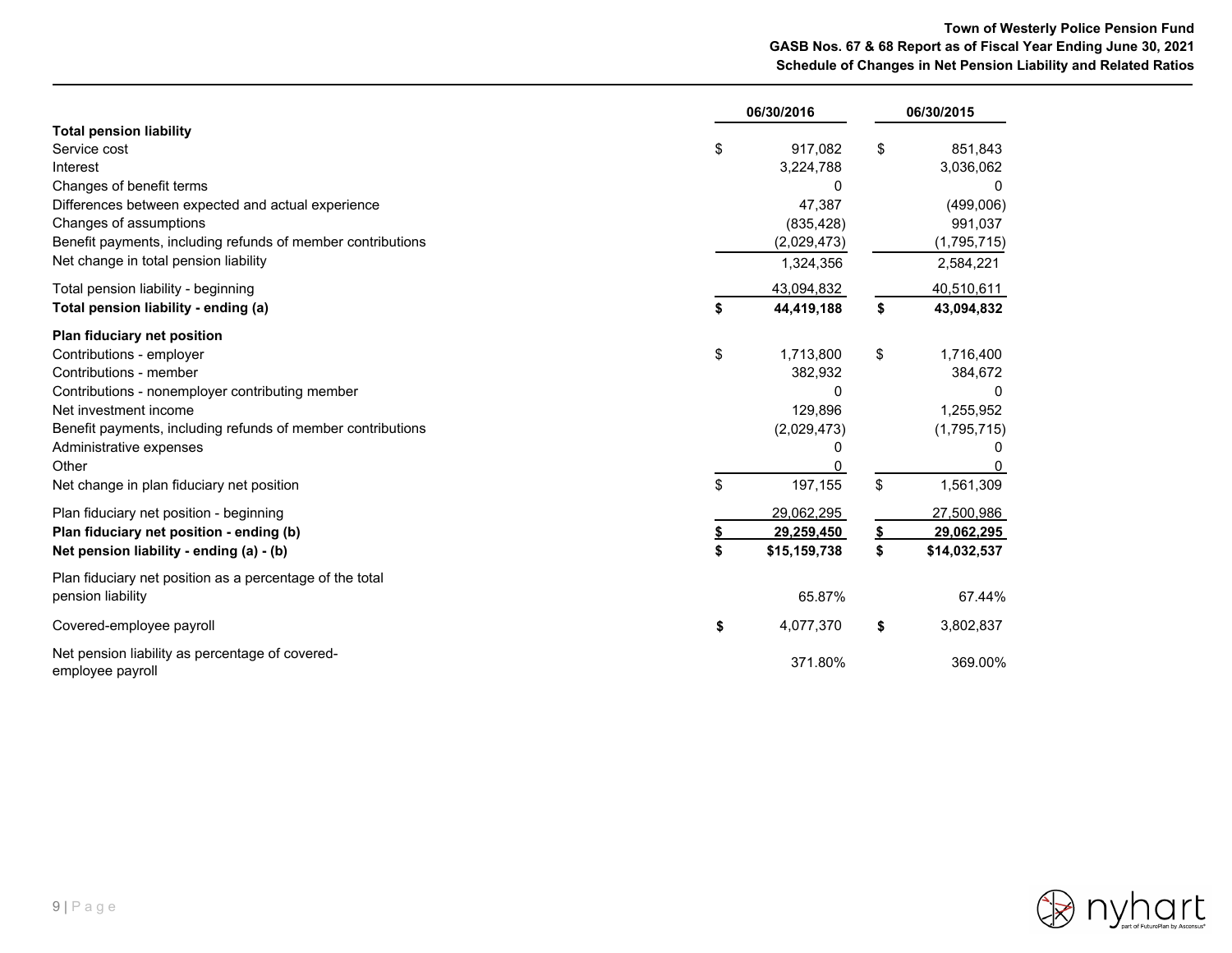# **Town of Westerly Police Pension Fund GASB Nos. 67 & 68 Report as of Fiscal Year Ending June 30, 2021 Pension Expense**

| Fiscal year ending                                                                                | 06/30/2021 |             | 06/30/2020 |             |  |
|---------------------------------------------------------------------------------------------------|------------|-------------|------------|-------------|--|
| Service cost                                                                                      | \$         | 989,653     | \$         | 925,576     |  |
| Interest on total pension liability                                                               |            | 3,872,716   |            | 3,607,501   |  |
| Projected earnings on pension plan investments                                                    |            | (2,766,356) |            | (2,669,416) |  |
| Changes of benefit terms                                                                          |            | $\mathbf 0$ |            | $\mathbf 0$ |  |
| Employee contributions                                                                            |            | (504, 550)  |            | (465, 602)  |  |
| Pension plan administrative expense                                                               |            | 0           |            | 0           |  |
| Other changes                                                                                     |            | 0           |            | 0           |  |
| Current period recognition of deferred outflows/(inflows) of resources                            |            |             |            |             |  |
| Differences between Expected & Actual Experience<br>in measurement of the Total Pension Liability | \$         | 32,723      | \$         | (20, 742)   |  |
| Changes of assumptions                                                                            |            | 346,233     |            | 516,900     |  |
| Differences between Projected & Actual Earnings on<br><b>Pension Plan Investments</b>             |            | (1,829,793) |            | 200,445     |  |
| Total                                                                                             | \$         | 140,626     | \$         | 2,094,662   |  |

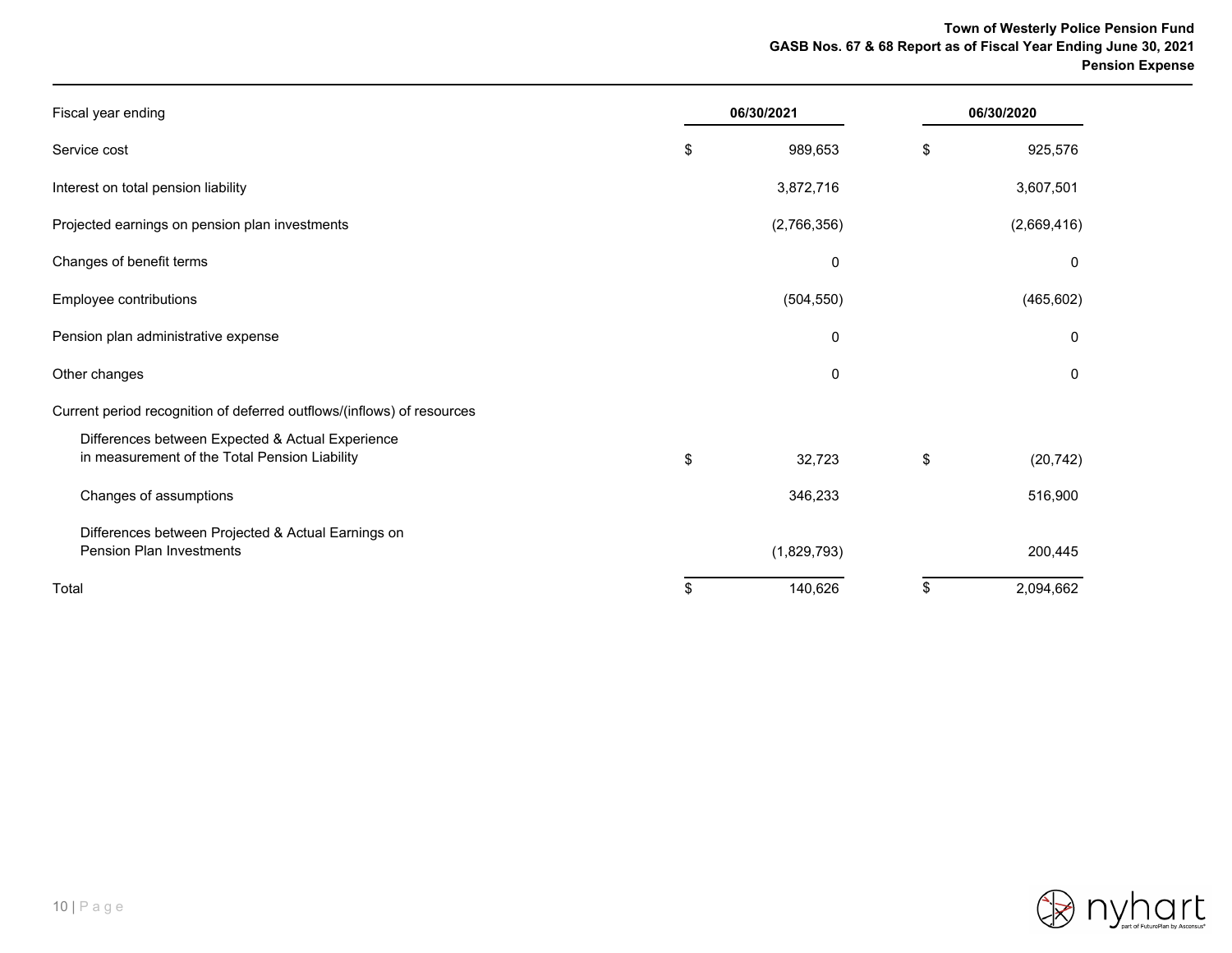## **Town of Westerly Police Pension Fund GASB Nos. 67 & 68 Report as of Fiscal Year Ending June 30, 2021 Deferred Outflows of Resources and Deferred Inflows of Resources Related to Pensions**

| Differences between expected and actual experience in<br>measurement of the total pension liability for fiscal year ending: |    | Initial<br>Balance | Initial<br><b>Amortization Period</b> | Annual<br>Recognition |    | 06/30/2021<br>Balance |
|-----------------------------------------------------------------------------------------------------------------------------|----|--------------------|---------------------------------------|-----------------------|----|-----------------------|
| June 30, 2021*                                                                                                              | \$ | 0                  | 5.0                                   | \$<br>0               | \$ | $\mathbf{0}$          |
| June 30, 2020                                                                                                               | \$ | 1,294,831          | 5.0                                   | \$<br>258,966         | \$ | 776,899               |
| June 30, 2018                                                                                                               | \$ | (355, 566)         | 5.0                                   | \$<br>(71, 113)       | \$ | (71, 114)             |
| June 30, 2017                                                                                                               | \$ | (978, 160)         | 6.0                                   | \$<br>(163, 027)      | \$ | (163, 025)            |
| June 30, 2016                                                                                                               | \$ | 47,387             | 6.0                                   | \$<br>7,897           | \$ | 0                     |
|                                                                                                                             |    |                    |                                       | \$<br>32,723          | \$ | 542,760               |
| Changes in assumptions for fiscal year ending:                                                                              |    | Initial<br>Balance | Initial<br><b>Amortization Period</b> | Annual<br>Recognition |    | 06/30/2021<br>Balance |
| June 30, 2021                                                                                                               | \$ | (322, 423)         | 5.0                                   | \$<br>(64, 485)       | \$ | (257, 938)            |
| June 30, 2020                                                                                                               | S  | 404,679            | 5.0                                   | \$<br>80,936          | \$ | 242,807               |
| June 30, 2019                                                                                                               | \$ | (107,909)          | 5.0                                   | \$<br>(21, 582)       | \$ | (43, 163)             |
| June 30, 2018                                                                                                               | \$ | 1,399,336          | 5.0                                   | \$<br>279,867         | \$ | 279,868               |
| June 30, 2017                                                                                                               | \$ | 1,264,408          | 6.0                                   | \$<br>210,735         | \$ | 210,733               |
| June 30, 2016                                                                                                               | \$ | (835, 428)         | 6.0                                   | \$<br>(139, 238)      | \$ | $\Omega$              |
|                                                                                                                             |    |                    |                                       | 346,233               | S  | 432,307               |

| Differences between projected and actual earnings on pension<br>plan investments for fiscal year ending: |   | Initial<br><b>Balance</b> | Initial<br><b>Amortization Period</b> |     | Annual<br>Recognition |      | 06/30/2021<br>Balance |
|----------------------------------------------------------------------------------------------------------|---|---------------------------|---------------------------------------|-----|-----------------------|------|-----------------------|
| June 30, 2021                                                                                            |   | (8,098,900)               | 5.0                                   |     | (1,619,780)           | \$   | (6,479,120)           |
| June 30, 2020                                                                                            | S | 1,034,608                 | 5.0                                   |     | 206.922               |      | 620,764               |
| June 30, 2019                                                                                            | ง | (295, 102)                | 5.0                                   | -SG | (59,020)              | - \$ | (118, 042)            |
| June 30, 2018                                                                                            | ง | (496, 550)                | 5.0                                   |     | (99,310)              | - \$ | (99,310)              |
| June 30, 2017                                                                                            |   | (1,293,025)               | 5.0                                   |     | (258, 605)            |      |                       |
|                                                                                                          |   |                           |                                       |     | (1,829,793)           |      | (6,075,708)           |

\* No experience gain or loss, as results are based on prior fiscal year census data rolled-forward to June 30, 2021

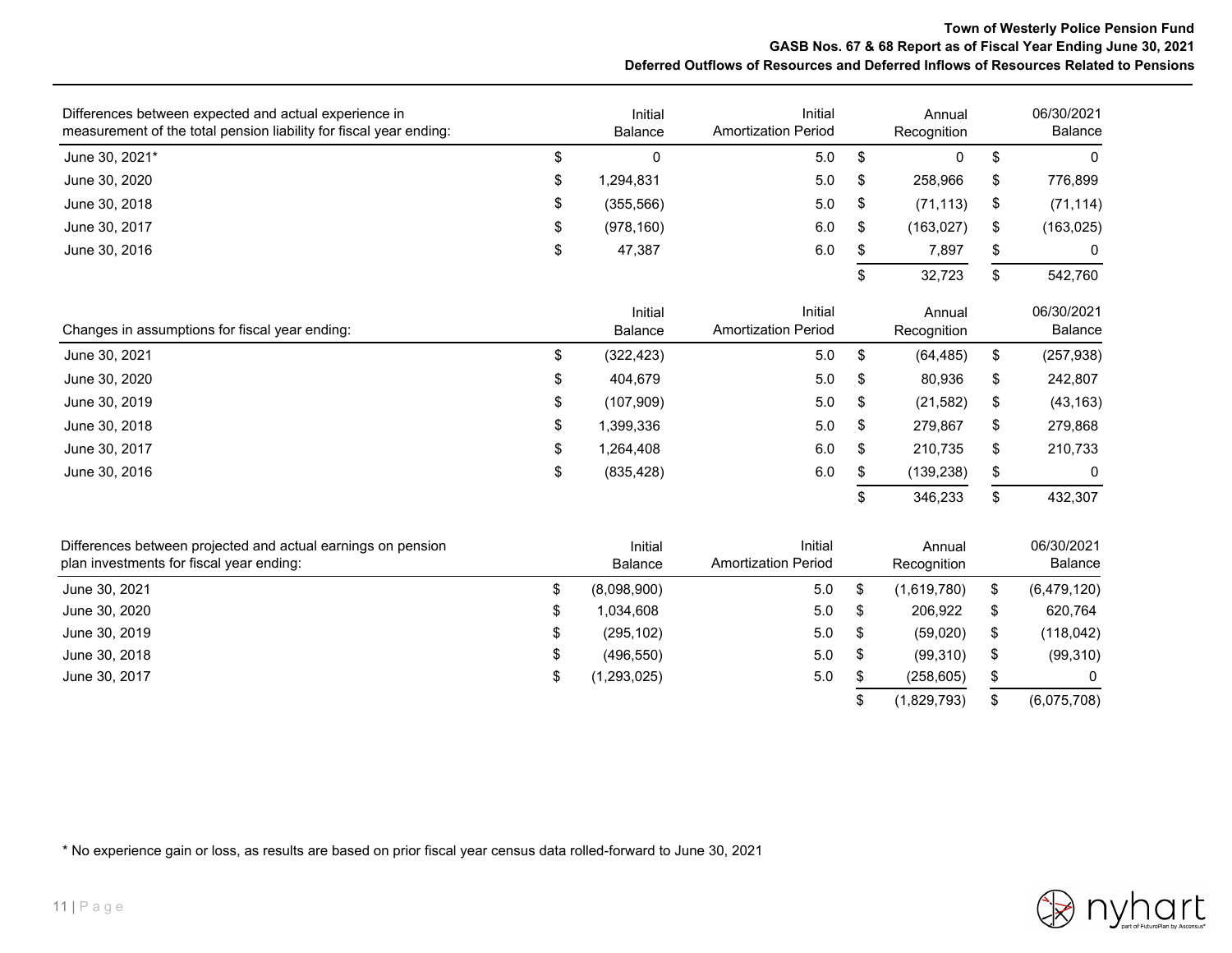|                                                                                  | <b>Deferred Outflows</b><br>of Resources | Deferred Inflows<br>of Resources |
|----------------------------------------------------------------------------------|------------------------------------------|----------------------------------|
| Differences between expected and actual experience                               | 776.899                                  | (234, 139)                       |
| Changes of Assumptions                                                           | 733.408                                  | (301, 101)                       |
| Net difference between projected and actual earnings on pension plan investments | 620.764                                  | (6,696,472)                      |
|                                                                                  | 2,131,071                                | (7, 231, 712)                    |

The balances as of June 30, 2021 of the deferred outflows/(inflows) of resources will be recognized in pension expense for the fiscal year ending June 30.

| 6/30/2022  | \$(1,060,891)   |
|------------|-----------------|
| 6/30/2023  | \$(1,218,044)   |
| 6/30/2024  | \$(1, 137, 443) |
| 6/30/2025  | \$(1,684,263)   |
| 6/30/2026  | \$0             |
| Thereafter | \$ 0            |

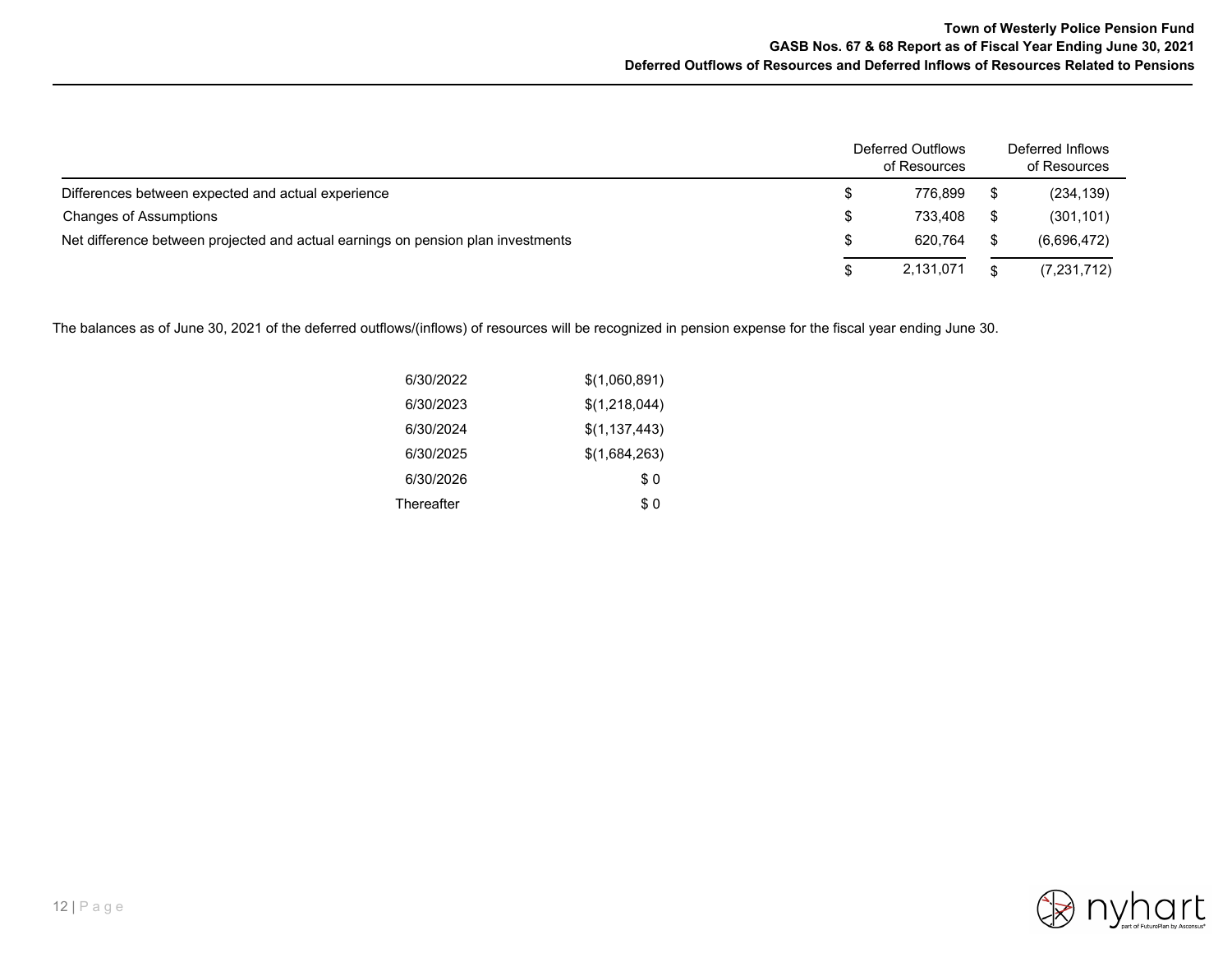The long-term expected rate of return on pension plan investments was determined using a building-block method in which expected future real rates of return (expected returns, net of pension plan investment expense and inflation) are developed for each major asset class. These expected future real rates of return are combined to produce the long-term expected rate of return by weighting the expected future real rates of return by the target asset allocation percentage and by adding expected inflation. Best estimates of arithmetic real rates of return for each major asset class included in the pension plan's target asset allocation as of June 30, 2021 are summarized in the following table:

| <b>Asset class</b> | Target allocation | Long-term expected real rate of return |
|--------------------|-------------------|----------------------------------------|
| Equity             | 70.0%             | 2.61%                                  |
| Fixed Income       | 29.0%             | 0.88%                                  |
| <b>Real Estate</b> | $0.0\%$           | N/A                                    |
| Cash               | 1.0%              | $(0.90\%)$                             |
| Total              | 100.0%            |                                        |

Long-term expected rate of return is 7.00%.

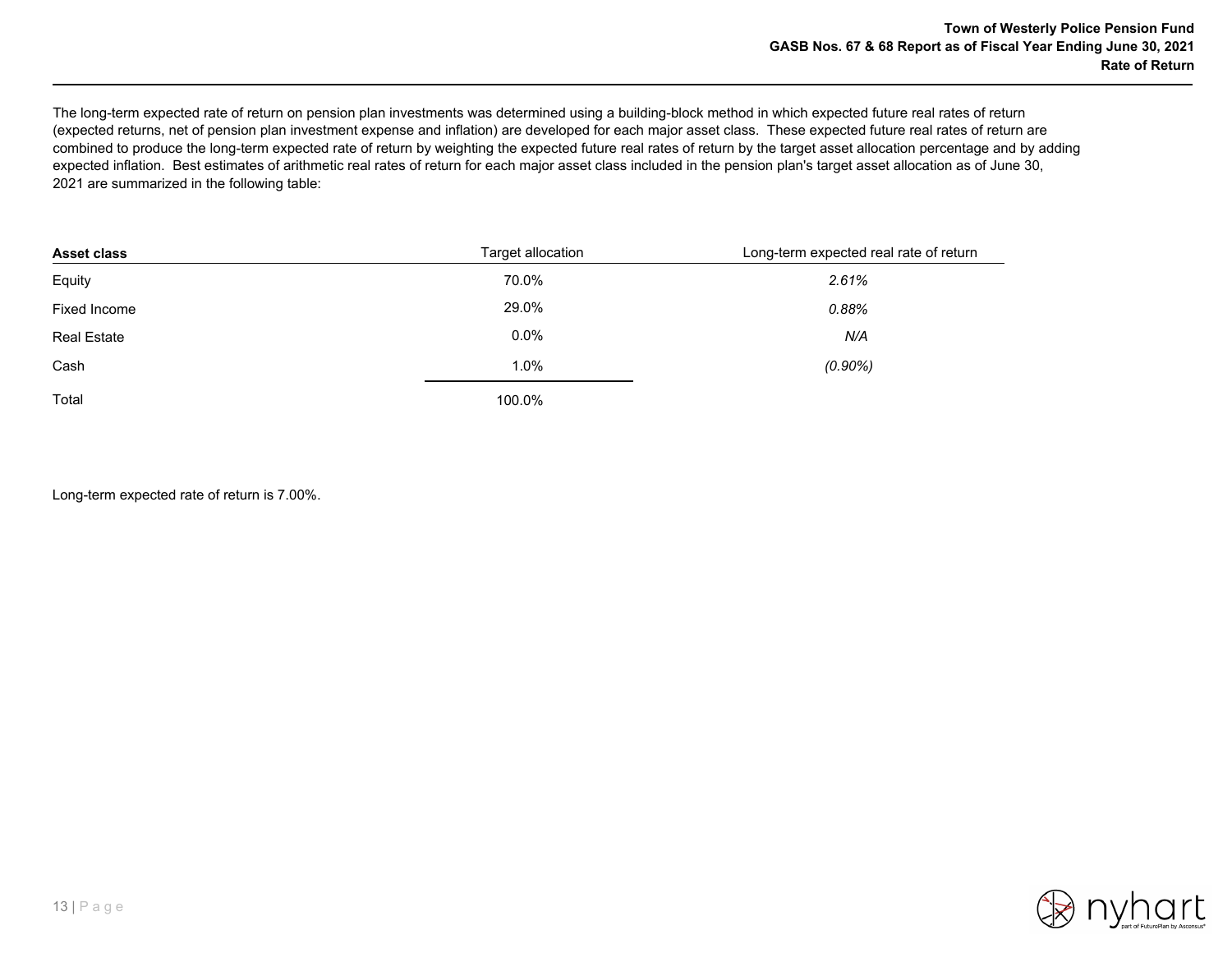#### **Discount rate**

The discount rate used to measure the total pension liability was 7.00%. The projection of cash flows used to determine the discount rate assumed that plan member contributions will be made at the current contribution rate and that contributions will be made at rates equal to the difference between actuarially determined contribution rates and the member rate. Professional judgment on future contributions has been applied in those cases where contribution patterns deviate from the actuarially determined rates. Based on those assumptions, the pension plan's fiduciary net position was projected to be available to make all projected future benefit payments of current plan members. Therefore, the long-term expected rate of return on pension plan investments was applied to all periods of projected benefit payments to determine the total pension liability.

#### **Sensitivity of the net pension liability to changes in the discount rate**

The following presents the net pension liability, calculated using the discount rate of 7.00%, as well as what the net pension liability would be if it were calculated using a discount rate that is 1-percentage-point lower (6.00%) or 1-percentage-point higher (8.00%) than the current rate:

|                       | 1% Decrease<br>$(6.00\%)$ | <b>Current Discount</b><br>Rate (7.00%) | 1% Increase<br>$(8.00\%)$ |  |  |
|-----------------------|---------------------------|-----------------------------------------|---------------------------|--|--|
| Net pension liability | 14.976.865                | 7.344.671                               | 1.108.111                 |  |  |

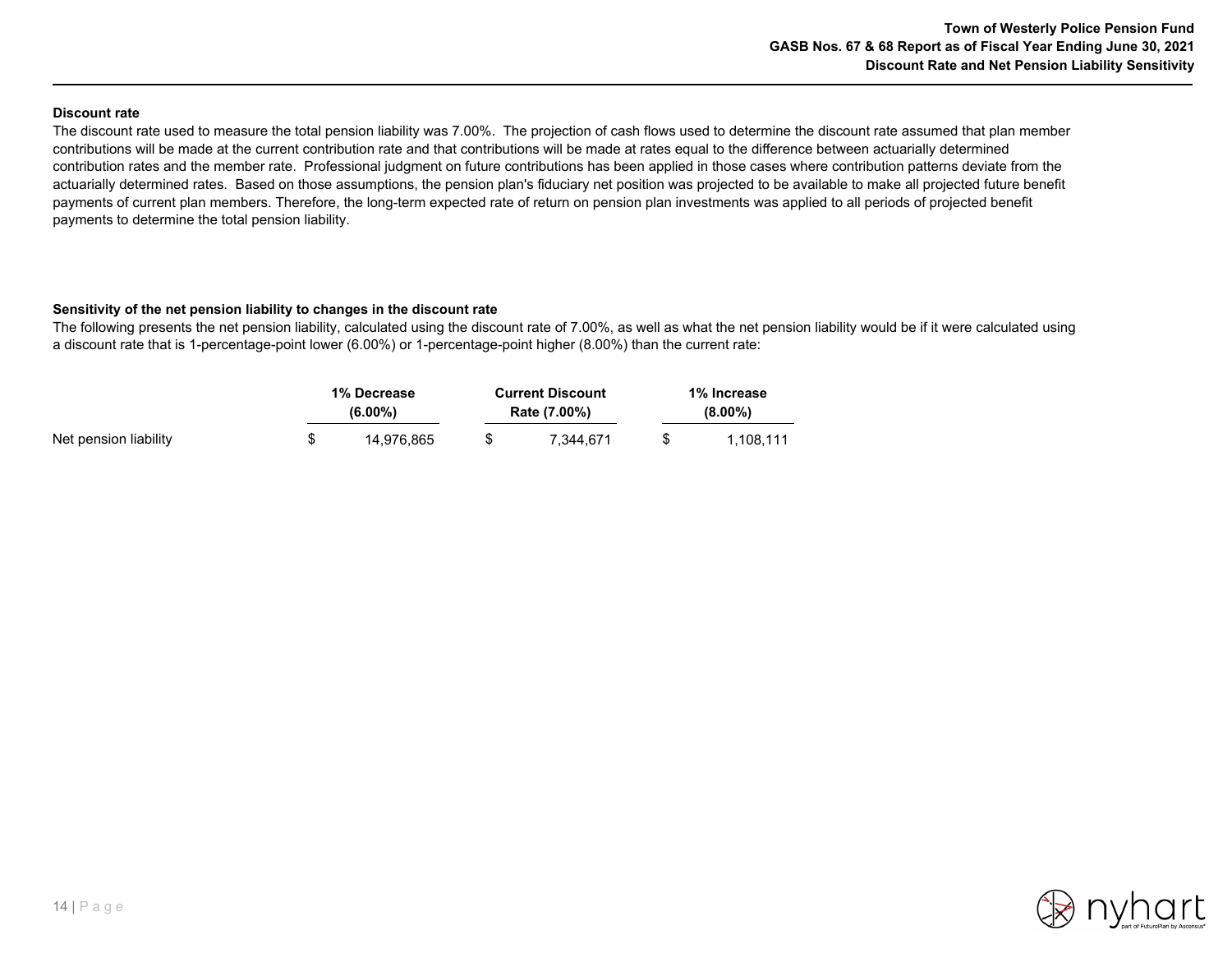## **Town of Westerly Police Pension Fund GASB Nos. 67 & 68 Report as of Fiscal Year Ending June 30, 2021 Schedule of Contributions**

|                                                                      |    | 2021      |    | 2020        |      | 2019       |      | 2018       |     | 2017      |
|----------------------------------------------------------------------|----|-----------|----|-------------|------|------------|------|------------|-----|-----------|
| Actuarially determined contribution                                  | S  | 1,786,470 | £. | 1.759.248   | S    | 1.636.400  |      | 1,610,200  |     | 1,667,700 |
| Contributions in relation to the actuarially determined contribution |    | 1.786.470 |    | .759.248    |      | 1.795.200  |      | 1,850,000  |     | 1,720,000 |
| <b>Contribution deficiency (excess)</b>                              |    | 0         | ж  | $\mathbf 0$ | - 56 | (158, 800) | - 56 | (239, 800) | -31 | (52, 300) |
| Covered-employee payroll                                             | \$ | 3.975.573 |    | 3.768.316   |      | 3.866.804  | \$.  | 3.665.217  |     | 4,077,370 |
| Contributions as a percentage of covered-employee payroll            |    | 44.94%    |    | 46.69%      |      | 46.43%     |      | 50.47%     |     | 42.18%    |

|                                                                      | 2016        |   | 2015      |      | 2014      |      | 2013       | 2012      |
|----------------------------------------------------------------------|-------------|---|-----------|------|-----------|------|------------|-----------|
| Actuarially determined contribution                                  | .713.800    |   | 1.716.400 |      | 1.816.000 |      | 1,272,700  | .225,170  |
| Contributions in relation to the actuarially determined contribution | 1.713.800   |   | 1.716.400 |      | 1.816.000 |      | .586.044   | .225,170  |
| <b>Contribution deficiency (excess)</b>                              | $\mathbf 0$ | ъ | 0         | - 55 | 0         | - 56 | (313, 344) | 0         |
| Covered-employee payroll                                             | 4.077.370   |   | 3.802.837 |      | 3.497.794 |      | 3.039.511  | 2,847,036 |
| Contributions as a percentage of covered-employee payroll            | 42.03%      |   | 45.13%    |      | 51.92%    |      | 52.18%     | 43.03%    |

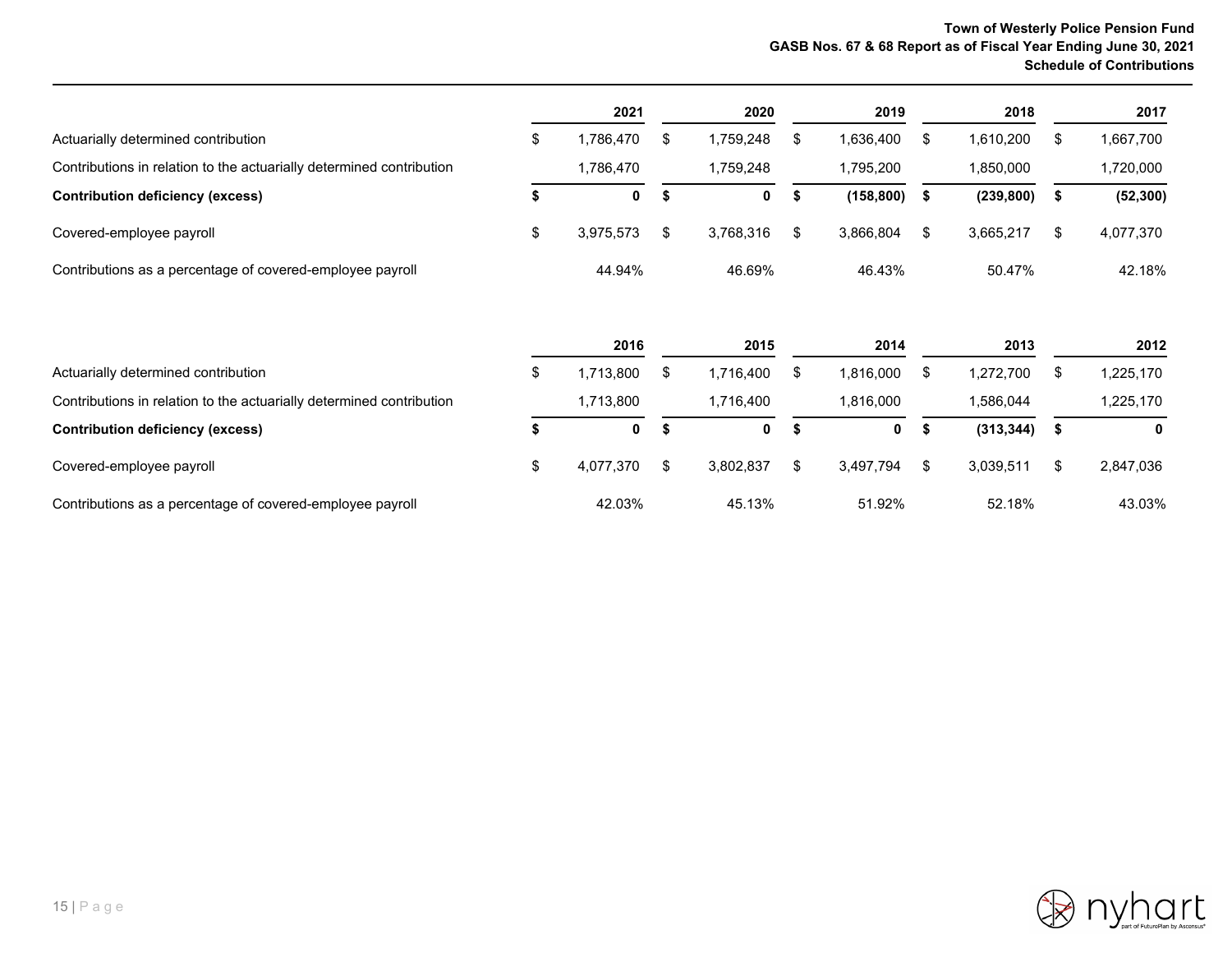**The total pension liability as of June 30, 2021 was determined using the following actuarial assumptions:**

| <b>Actuarial Cost Method</b>                                                            | Entry Age Method                                                                                                                                                                                                                                                                            |
|-----------------------------------------------------------------------------------------|---------------------------------------------------------------------------------------------------------------------------------------------------------------------------------------------------------------------------------------------------------------------------------------------|
| <b>Asset Valuation Method</b>                                                           | Fair market value of assets on the measurement date                                                                                                                                                                                                                                         |
| <b>Interest Rates</b>                                                                   |                                                                                                                                                                                                                                                                                             |
| <b>Discount Rate</b><br>Expected Long Term Rate of Return<br><b>Municipal Bond Rate</b> | 7.00%<br>7.00%<br>N/A                                                                                                                                                                                                                                                                       |
|                                                                                         | The interest rate assumptions were evaluated as part of the experience study dated April 7,<br>2021 and were set by the plan sponsor in conjunction with their asset advisors.                                                                                                              |
| <b>Inflation</b>                                                                        | 2.00%                                                                                                                                                                                                                                                                                       |
| <b>Measurement Date</b>                                                                 | June 30, 2021                                                                                                                                                                                                                                                                               |
| <b>Participant Data</b>                                                                 | Collected as of July 1, 2019, rolled forward and adjusted for material events to the measurement<br>date.                                                                                                                                                                                   |
| <b>Cost of Living Increases</b>                                                         | Valued explicitly                                                                                                                                                                                                                                                                           |
| <b>Mortality Rates</b>                                                                  |                                                                                                                                                                                                                                                                                             |
| Healthy                                                                                 | Pub-2010 Public Safety Mortality Table with generational improvements based on<br>mortality improvement scale MP-20.                                                                                                                                                                        |
| <b>Disabled</b>                                                                         | Pub-2010 Public Safety Disabled Mortality Table with generational improvements based on<br>mortality improvement scale MP-20.                                                                                                                                                               |
| Survivor                                                                                | Pub-2010 Continuing Survivor Mortality Table with generational improvements based on MP-20.                                                                                                                                                                                                 |
|                                                                                         | As the plan is not large enough to have credible experience, mortality assumptions are set to<br>reflect general population trends.                                                                                                                                                         |
| <b>Withdrawal Rates</b>                                                                 | None assumed<br>The assumed withdrawal rates are based on a study of actual experience for the plan during July 1,<br>2010 - July 1, 2020 and are based on expectations from a combination of plan experience and<br>current plan provisions. See the experience study dated April 7, 2021. |
| All other assumptions                                                                   | As described in the assumptions section of the actuarially determined contribution                                                                                                                                                                                                          |

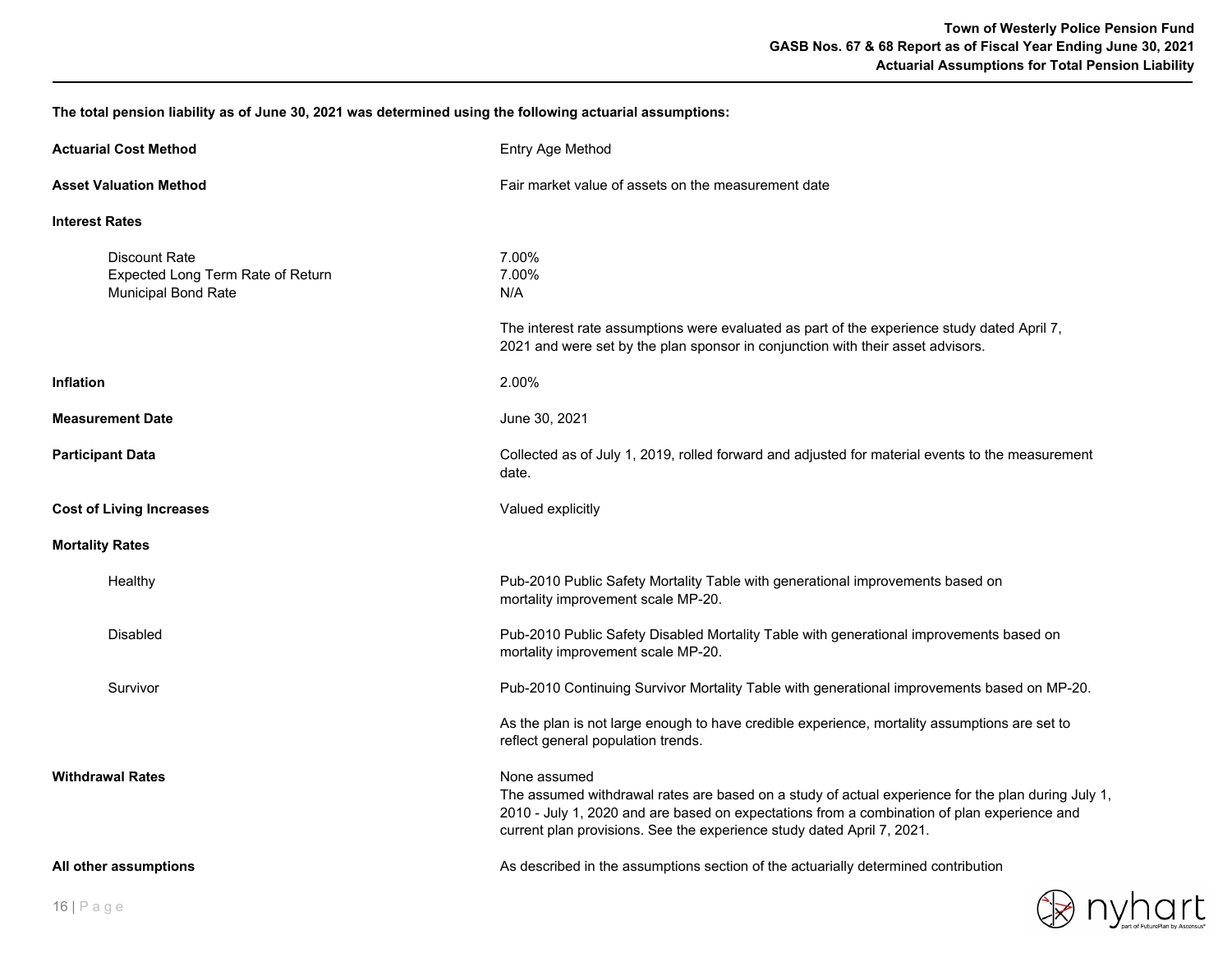| <b>Actuarial Cost Method</b>  | Entry Age Method                                                                                                                            |                                                                                                              |  |  |  |
|-------------------------------|---------------------------------------------------------------------------------------------------------------------------------------------|--------------------------------------------------------------------------------------------------------------|--|--|--|
| <b>Asset Valuation Method</b> | Fair market value of assets on the measurement date adjusted for a five year phase-in of gains<br>and losses of plan assets at 20% per year |                                                                                                              |  |  |  |
| <b>Amortization Method</b>    | Closed 30-year level dollar amortization of the Unfunded Actuarial Accrued Liability                                                        |                                                                                                              |  |  |  |
| <b>Interest Rate</b>          | 7.00% net of investment expenses                                                                                                            |                                                                                                              |  |  |  |
| Inflation                     | 2.00%                                                                                                                                       |                                                                                                              |  |  |  |
|                               |                                                                                                                                             | This assumption was set by the plan sponsor in conjunction with their investment advisor.                    |  |  |  |
| <b>Annual Pay Increases</b>   | <b>Service</b><br>0<br>$\overline{2}$<br>3<br>4<br>5<br>6<br>7<br>8<br>9<br>10                                                              | Rate<br>15.00%<br>14.00%<br>12.00%<br>11.00%<br>10.00%<br>9.00%<br>8.00%<br>7.00%<br>6.00%<br>5.50%<br>5.25% |  |  |  |
|                               | $11 - 12$<br>13<br>14<br>15<br>$16+$                                                                                                        | 5.00%<br>4.75%<br>4.50%<br>4.25%<br>4.00%                                                                    |  |  |  |

**Cost of Living Increases Valued explicitly** 

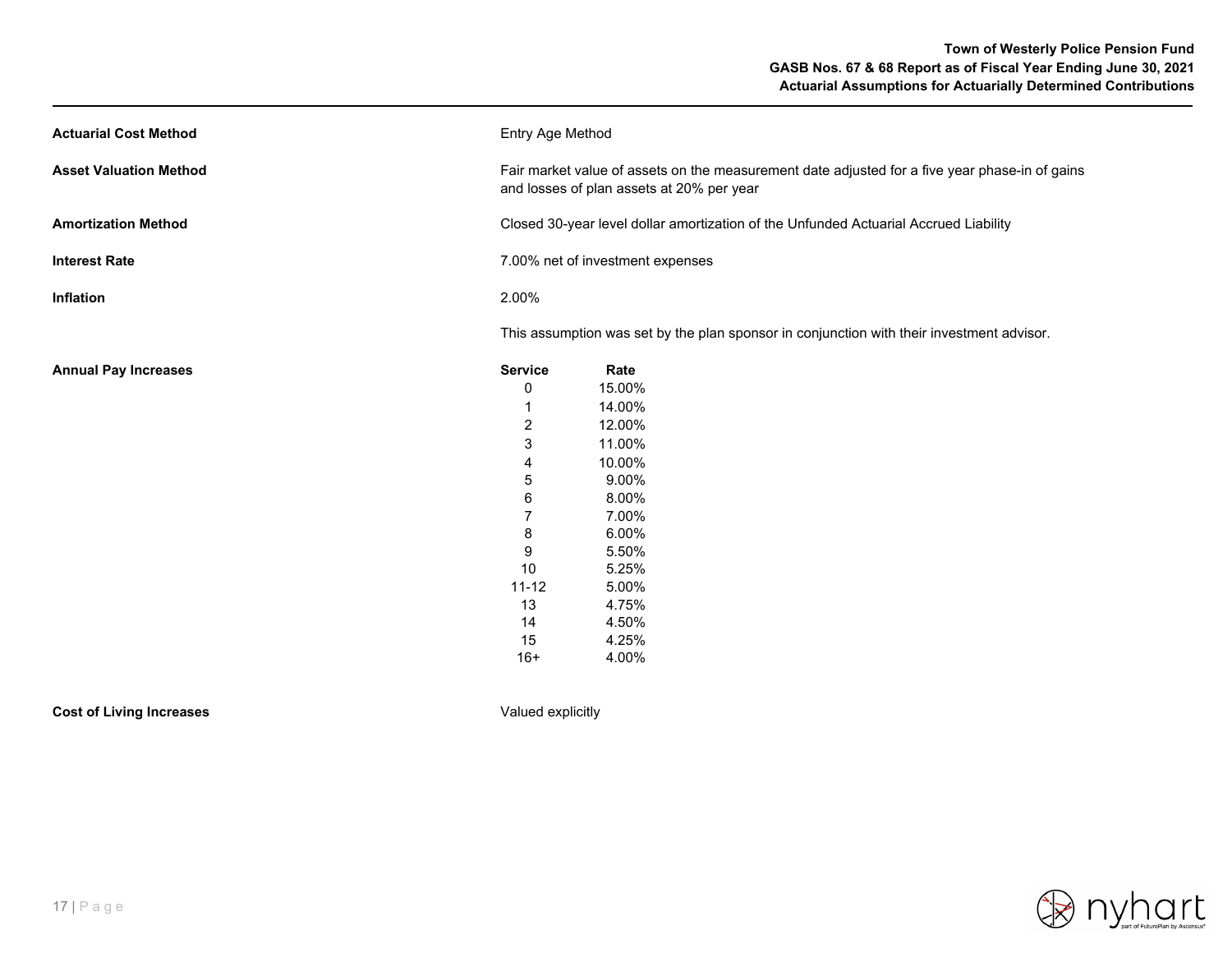### **Mortality Rates**

| Healthy                 |                            | RP 2014 Mortality Table with generational improvements from 2006 using scale MP-18.                                                                                                                                                                                           |
|-------------------------|----------------------------|-------------------------------------------------------------------------------------------------------------------------------------------------------------------------------------------------------------------------------------------------------------------------------|
| Disabled                | 18.                        | RP 2014 Disabled Mortality Table with generational improvements from 2006 using scale MP-                                                                                                                                                                                     |
|                         | general population trends. | As the plan is not large enough to have credible experience, mortality assumptions are set to reflect                                                                                                                                                                         |
| <b>Disability Rates</b> |                            | 33% of the 1985 Pension Disability Table Class 4 rates for males and females                                                                                                                                                                                                  |
|                         |                            | The assumed disability rates are based on a study of actual experience for the plan during July 1,<br>2007 - July 1, 2017 and are based on expectations from a combination of plan experience and<br>current plan provisions. See the experience study dated August 17, 2018. |
| <b>Withdrawal Rates</b> | <b>Service</b>             | Rate                                                                                                                                                                                                                                                                          |
|                         | 0                          | 7.00%                                                                                                                                                                                                                                                                         |
|                         |                            | 5.50%                                                                                                                                                                                                                                                                         |
|                         | $\overline{c}$             | 5.00%                                                                                                                                                                                                                                                                         |
|                         | 3                          | 4.50%                                                                                                                                                                                                                                                                         |
|                         | 4                          | 4.00%                                                                                                                                                                                                                                                                         |
|                         | 5                          | 3.50%                                                                                                                                                                                                                                                                         |
|                         | 6                          | 3.00%                                                                                                                                                                                                                                                                         |
|                         | $\overline{7}$             | 2.50%                                                                                                                                                                                                                                                                         |
|                         | 8                          | 2.25%                                                                                                                                                                                                                                                                         |
|                         | 9                          | 2.00%                                                                                                                                                                                                                                                                         |
|                         | 10                         | 1.75%                                                                                                                                                                                                                                                                         |
|                         | 11                         | 1.50%                                                                                                                                                                                                                                                                         |
|                         | 12                         | 1.25%                                                                                                                                                                                                                                                                         |
|                         | 13                         | 1.00%                                                                                                                                                                                                                                                                         |
|                         | 14                         | 0.75%                                                                                                                                                                                                                                                                         |
|                         | 15                         | 0.50%                                                                                                                                                                                                                                                                         |
|                         | $16+$                      | $0.00\%$                                                                                                                                                                                                                                                                      |

The assumed withdrawal rates are based on a study of actual experience for the plan during July 1, 2007 - July 1, 2017 and are based on expectations from a combination of plan experience and current plan provisions. See the experience study dated August 17, 2018.

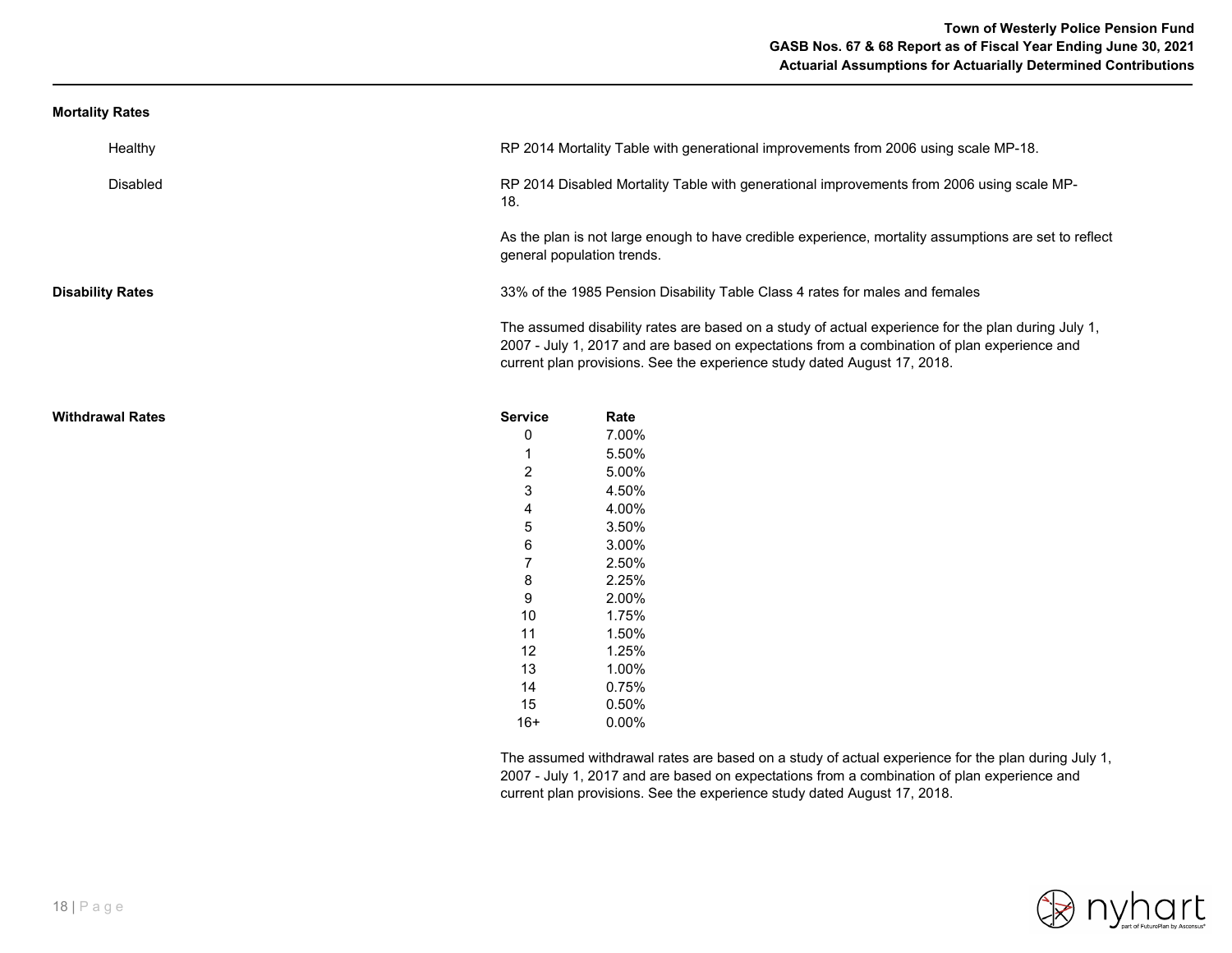|  |  | Retirement Rates |
|--|--|------------------|
|  |  |                  |

For those hired on or before July 1, 2010:

| Service | Rate    |
|---------|---------|
| 20-22   | 30.00%  |
| 23      | 20.00%  |
| 24-27   | 30.00%  |
| 28      | 100.00% |

For those hired after July 1, 2010:

| Service | Rate    |
|---------|---------|
| 25-27   | 30.00%  |
| 28      | 20.00%  |
| 29      | 30.00%  |
| 30      | 40.00%  |
| 31      | 100.00% |

**Marital Status and Ages**

**Payment Form**

**Expense and/or Contingency Loading**

**Experience Study**

67.5% Joint & Survivor annuity for married; Single Life annuity otherwise

Estimated annual administrative fees. As administrative expenses are not paid from the trust, no administrative expenses are assumed.

70% of males and 60% of females assumed married with wives 3 years younger than husbands

The assumptions used to develop the Actuarially Determined Contribution for the fiscal year were based on an analysis of experience covering June 1, 2007 through June 30, 2017 and summarized in our August 17, 2018 experience study report. A more recent experience study, dated April 7, 2021, recommended assumption adjustments which will be reflected in future ADC calculations.

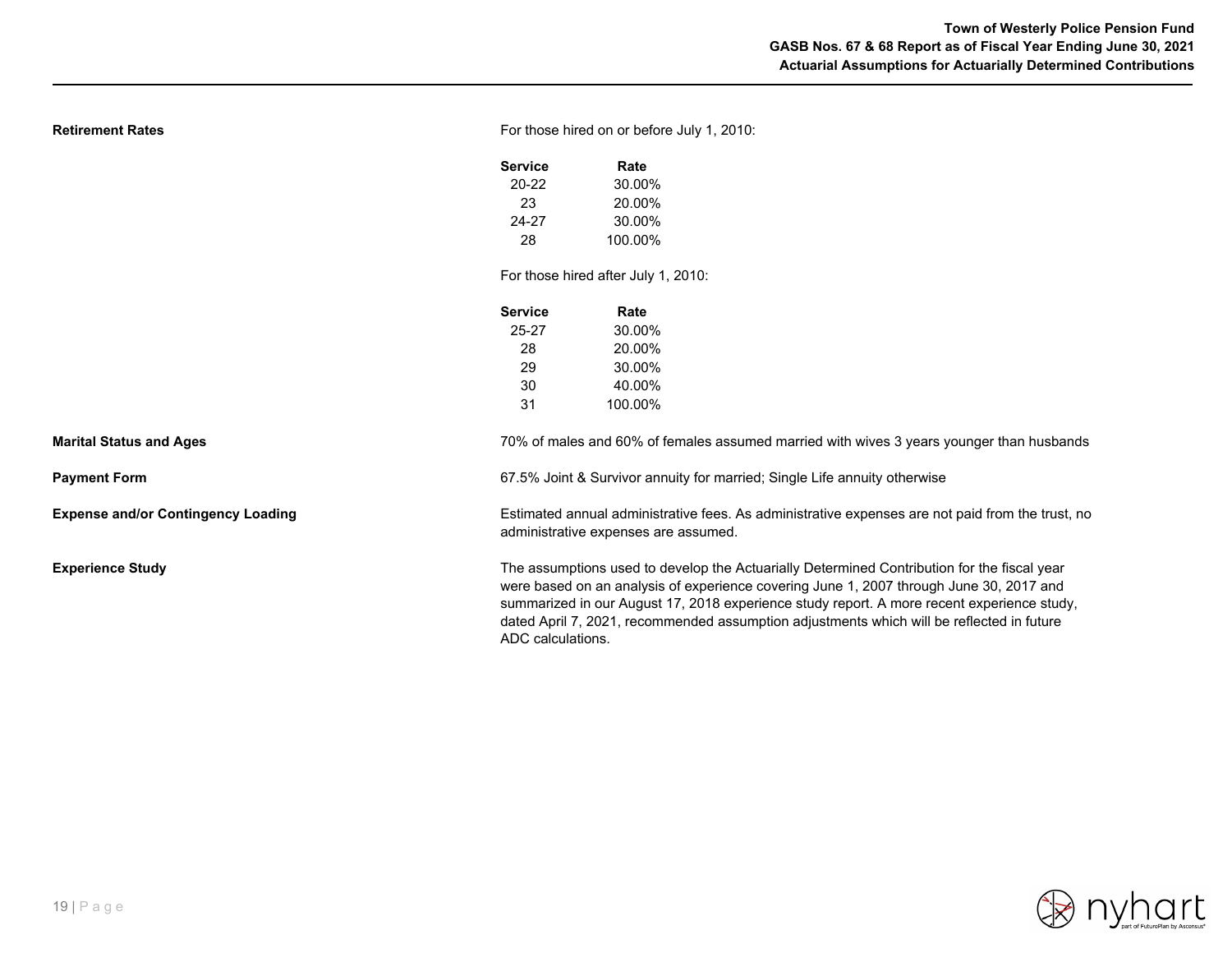#### **Participation**

All regular police officers are eligible to participate.

#### **Normal retirement benefit**

A pension for life computed as 50% of annual pay for 20 years of service plus 2% times annual pay for each year of service over 20 years up to 5 years plus 1% times annual pay for each year of service over 25 years (maximum service equals 30)

For those hired after July 1, 2010, a pension for life computed as 50% of annual pay for 25 years of service plus 3% times annual pay for each year of service over 25 years (maximum service equals 30)

#### **Normal retirement date**

Effective July 1, 1987, a policeman may retire upon completion of 20 years of service Effective July 1, 2010, a policeman hired after July 1, 2010 may retire upon completion of 25 years of service Effective July 1, 2013, a policeman hired after July 1, 2013 may retire upon completion of 25 years of service and attainment of age 52

#### **Annual pay**

Base salary for the 12 months immediately preceding retirement

#### **Credited service**

Period of employment as police officer of Town

#### **Normal form of payment**

67.5% Joint & Survivor annuity

#### **Vesting**

100% vested after 10 years of service. Participants with less than 10 years of service receive a return of employee contributions with interest.